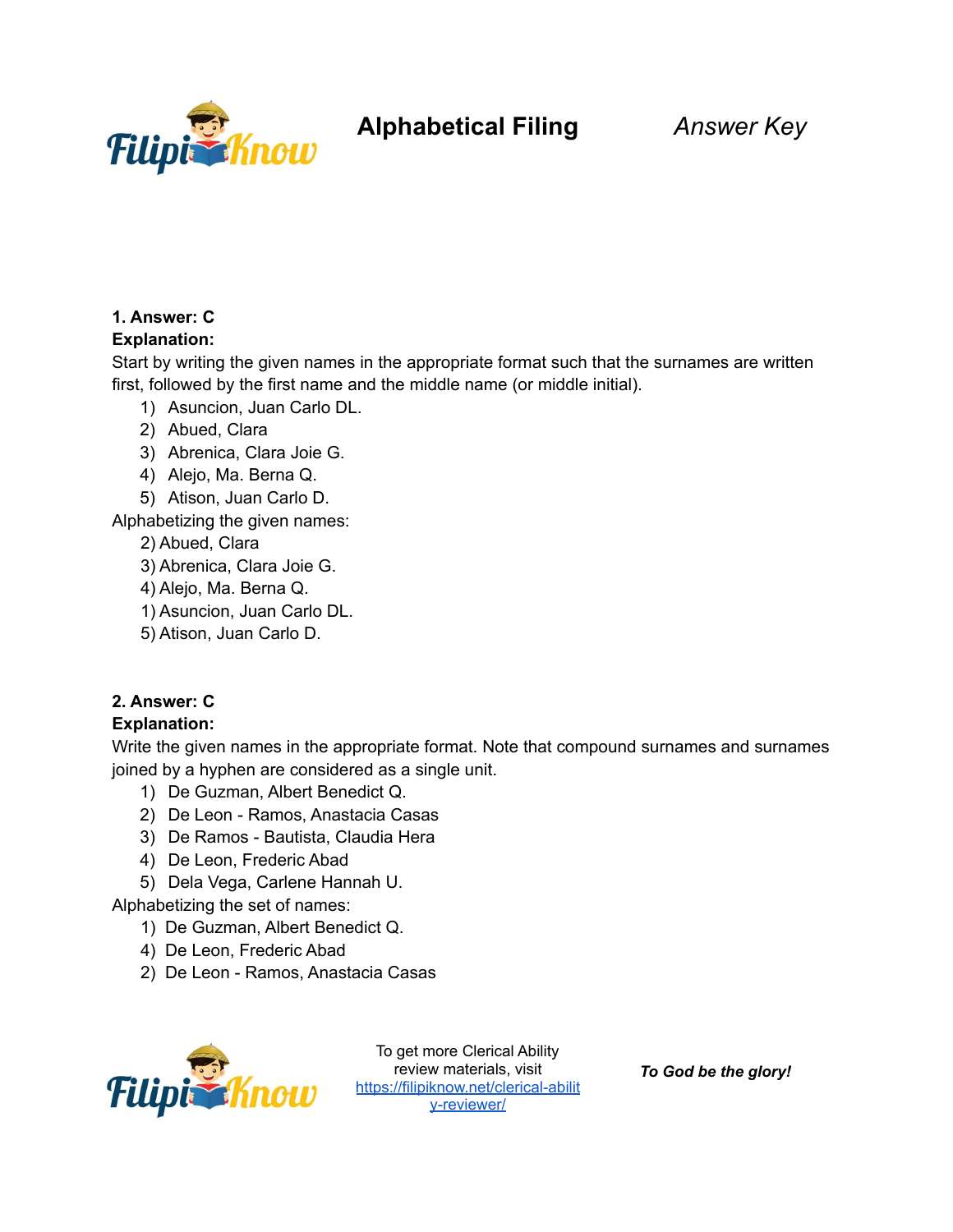

- 3) De Ramos Bautista, Claudia Hera
- 5) Dela Vega, Carlene Hannah U.

#### **3. Answer: A**

#### **Explanation:**

Write the given names in the appropriate format:

- 1) Valdez, Ma. Juana G.
- 2) Martinez, Crissandra Patenia Mrs.
- 3) Bautista, Roland Jan P. Jr. Engr.
- 4) Guzman, Sylvia M. PhD.
- 5) Bautista, Biance De Vera Atty.

Note that name titles or suffixes are written at the end of the names when written in the appropriate format for alphabetizing.

Now, we can alphabetize the given names:

- 3) Bautista, Roland Jan P. Jr. Engr.
- 4) Guzman, Sylvia M. PhD
- 5) Bautista, Biance De Vera Atty.
- 2) Martinez, Crissandra Patenia Mrs.
- 1) Valdez, Ma. Juana G.

#### **4. Answer: D**

#### **Explanation:**

Start by writing the given business or street names in the appropriate format for alphabetizing. Note that if a business name contains a person's name, write the person's surname first followed by first name. Moreover, drop symbols such as & and spell-out numbers.

- 1) Soliman, Helena Grocery Store
- 2) Second Avenue



To get more Clerical Ability review materials, visit [https://filipiknow.net/clerical-abilit](https://filipiknow.net/clerical-ability-reviewer/) [y-reviewer/](https://filipiknow.net/clerical-ability-reviewer/)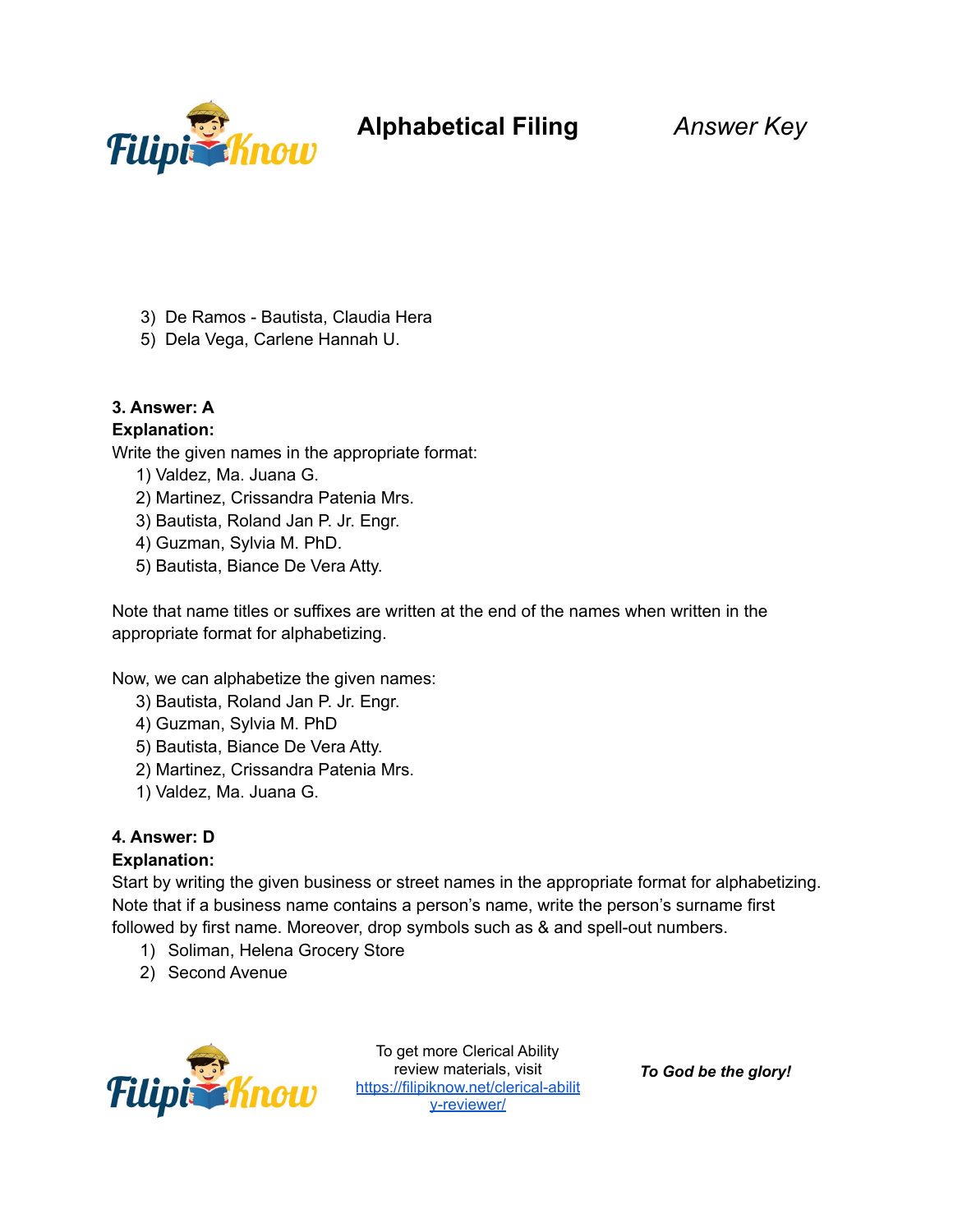

# **Alphabetical Filing** *Answer Key*

- 3) Southern Tagalog Cuisine and Flavors
- 4) S T Consulting Firm
- 5) Salvacion, Graciella Betina Law Office

We can now alphabetize the given names:

- 5) Salvacion, Graciella Betina Law Office
- 2) Second Avenue
- 1) Soliman, Helena Grocery Store
- 3) Southern Tagalog Cuisine and Flavors
- 4) S T Consulting Firm

#### **5. Answer: A**

#### **Explanation:**

Write the given business or organization names in the appropriate format for alphabetizing:

- 1) Powerhouse Gym, The
- 2) Pinoy Pizza Corner, The
- 3) Pineda Ang Construction Firm
- 4) Magbanua Sports and Music Shop
- 5) Mallari Peralta Accounting Firm

Alphabetizing the set of names:

- 4) Magbanua Sports and Music Shop
- 5) Mallari Peralta Accounting Firm
- 3) Pineda Ang Construction Firm
- 2) Pinoy Pizza Corner, The
- 1) Powerhouse Gym, The

## **6. Answer: D**

#### **Explanation:**

Start by writing the given names in the appropriate format for alphabetizing:



To get more Clerical Ability review materials, visit [https://filipiknow.net/clerical-abilit](https://filipiknow.net/clerical-ability-reviewer/) [y-reviewer/](https://filipiknow.net/clerical-ability-reviewer/)